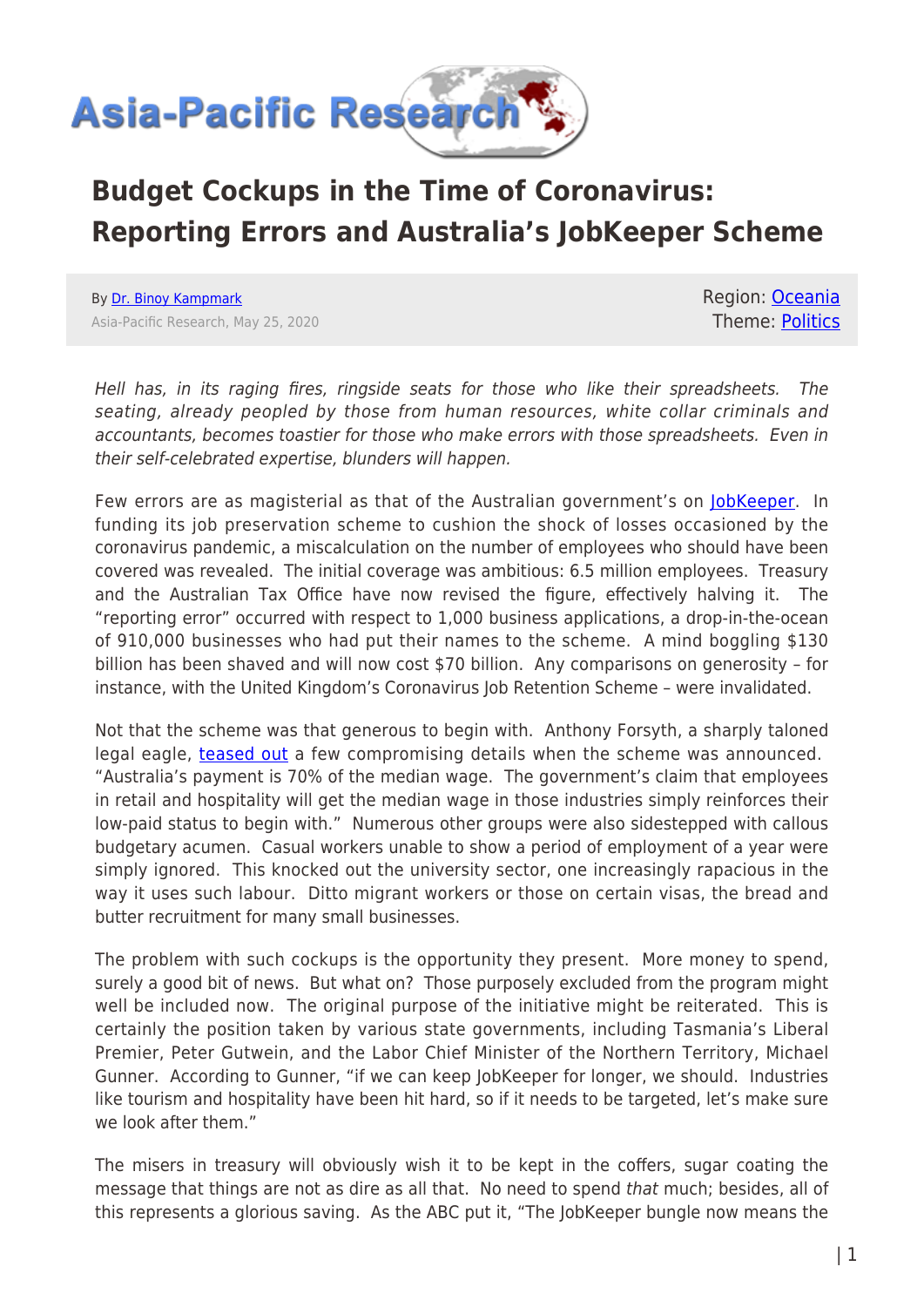Federal Government is essentially \$60 billion richer, which is good news for the budget's bottom line." This is all well and good for handbag economics, which focuses on the fiction that government expenditure somehow resembles the old housewife's weekly expenses. In a sophisticated world of Keynesian stimulus and necessarily invigorating injections to lift expectations, retaining such money is a sin. But it is a sin the Morrison government is keen on committing.

Instead of seeking scalps and culprits to crucify, the optimists abound. The savings will, [according](https://www.abc.net.au/news/2020-05-23/coronavirus-jobkeeper-bungle-a-good-thing-for-budget-bottom-line/12278432) to Danielle Wood from the Grattan Institute, "mean the deficit is probably a bit smaller than we expected it to be." Assistant Treasurer Michael Sukkar was enthused [by a](https://7news.com.au/business/finance/jobkeeper-stuff-up-governments-60-billion-dollar-error-c-1053808?fbclid=IwAR38Vtg--nJW_a1q50e2Ft8tTmcQzSbhhyGrkbpaKXCbfLvS_lVZ9BrkgV0) [chance](https://7news.com.au/business/finance/jobkeeper-stuff-up-governments-60-billion-dollar-error-c-1053808?fbclid=IwAR38Vtg--nJW_a1q50e2Ft8tTmcQzSbhhyGrkbpaKXCbfLvS_lVZ9BrkgV0) to give incompetence a distracting gloss. "In the end, what it means is our country is less indebted than it otherwise would be. This is all borrowed money; there's not a pot of money that we have sitting aside waiting to be spent on programs like this." His superior, Josh Frydenberg, [celebrated](https://www.abc.net.au/news/2020-05-24/coronavirus-jobkeeper-wage-subsidy-josh-frydenberg-60-billion/12280716) the "welcome news that the impact on the public purse from the program will not be as great as initially estimated."

Frydenberg [has shown little interest](https://www.abc.net.au/news/2020-05-22/jobkeeper-numbers-cut-by-3-million-businesses-accounting-bungle/12277488) in seeking a reallocation. There were no villains in the affair, no one set for the chopping block. "This is a very uncertain time. I'm not blaming Treasury' I'm not blaming the ATO. No underpayments were made, no overpayments were made." Such statements merely underline the manic myopia that governs decision making, even during the most debilitating of crises.

Pop the corks, people, though Warren Hogan, formerly of the Treasury, is [not convinced](https://www.abc.net.au/news/2020-05-23/coronavirus-jobkeeper-bungle-a-good-thing-for-budget-bottom-line/12278432) that any champagne be taken off the ice. "There isn't a sporting analogy for how big a miss this was." That size intrigued Federal Labor leader Anthony Albanese, who took to the cosmos for his comparisons. "This is a mistake you could have seen from space."

Opposition Senate leader Penny Wong is also scouring the record for answers. Her [main](https://www.abc.net.au/news/2020-05-24/coronavirus-jobkeeper-wage-subsidy-josh-frydenberg-60-billion/12280716) [target of interest:](https://www.abc.net.au/news/2020-05-24/coronavirus-jobkeeper-wage-subsidy-josh-frydenberg-60-billion/12280716) Treasurer Frydenberg, who had not, as yet "fronted up and taken responsibility". The Senate Committee into the COVID-19 response will, in due course, press the treasurer for some explanation, but he is bound to be in the pink, excited that he has more cash to play with.

Such are the times that incompetence over such matters, however monumental, will not lead to sackings, demotions or any measure of retribution. The flames of hell are yet to come; in the meantime, there is a resounding cheer coming from the Treasury. All that cash, and no initiative to spend it. Things are really looking up.

\*

Note to readers: please click the share buttons above or below. Forward this article to your email lists. Crosspost on your blog site, internet forums. etc.

*Dr. Binoy Kampmark* was a Commonwealth Scholar at Selwyn College, Cambridge. He lectures at RMIT University, Melbourne. He is a frequent contributor to Global Research and Asia-Pacific Research. Email: [bkampmark@gmail.com](mailto:bkampmark@gmail.com)

The original source of this article is Asia-Pacific Research Copyright © [Dr. Binoy Kampmark](https://www.asia-pacificresearch.com/author/binoy-kampmark), Asia-Pacific Research, 2020